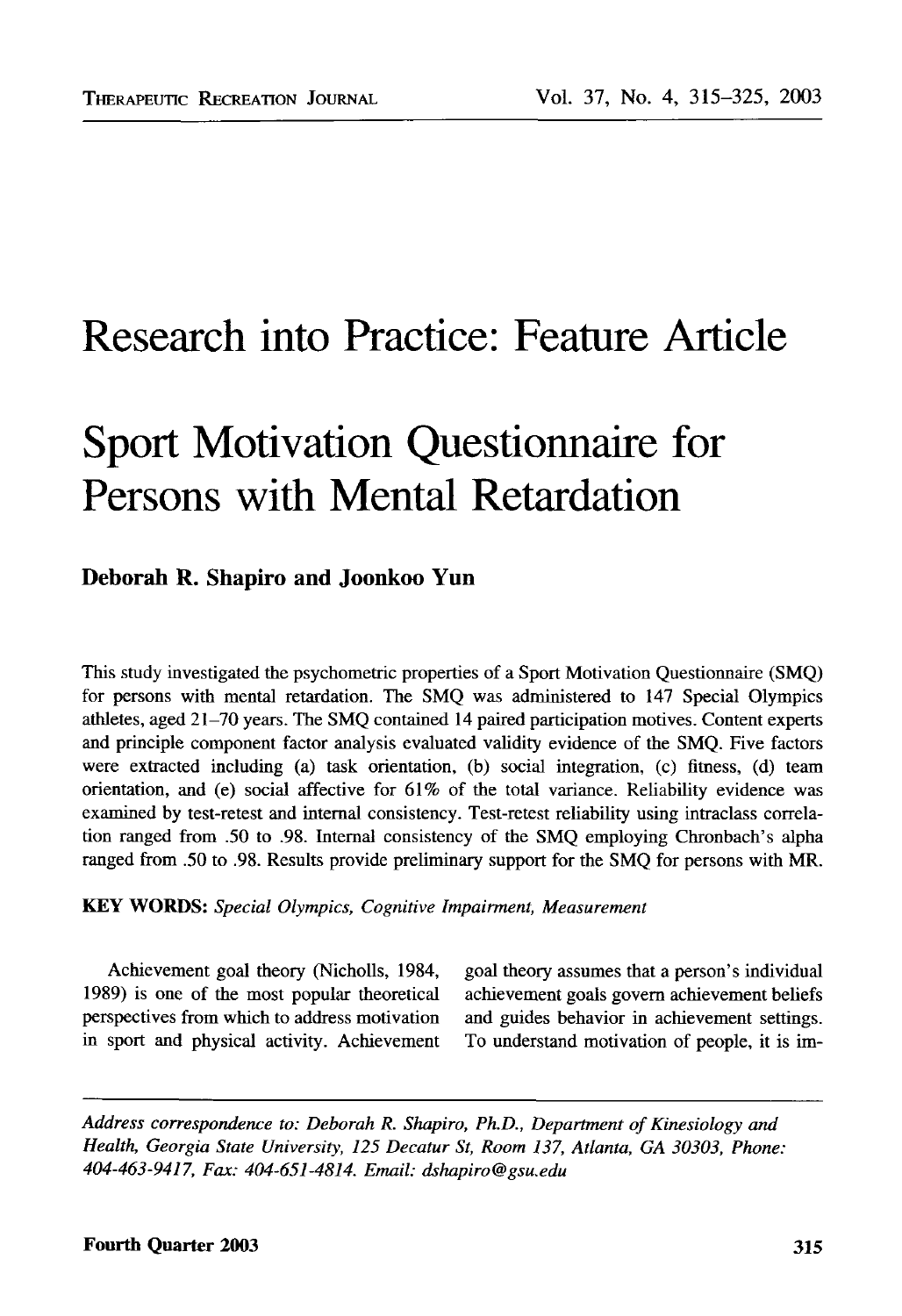portant to know *why* one is in the achievement context (Roberts, 2001). According to achievement goal theory, the driving force behind achievement behaviors is the demonstration of competence.

Nicholls (1984, 1989) outlined two conceptions of ability, task and ego. In a taskoriented conception of ability, the demonstration of competence is achieved through learning, improving, and task mastery. Task oriented individuals participate in sport to *improve ability, test oneself against ones own standards,* and because of the *excitement of the activity* (Brasile & Hedrick, 1991). In the ego conception of ability, competence is based on the comparison of one's skill with others. Ego oriented people report playing sports to *win, compete against others, compare oneself to others,* and to *get recognized for their ability* (Brasile & Hedrick). Maehr and Nicholls (1980) argued for a third conception of ability, social incentives. The social incentive conception of ability is demonstrated through the establishment of relationships and recognition received from significant others. Individuals in this latter group report participating in sports as it *gives them a chance to be with friends, offers opportunities for travel,* and because *it pleases those who are close to them* (Brasile & Hedrick). Brasile (1989) found two additional factors to be related to participation motivation including fitness and social affective incentives. While athletes have multiple reasons for participating in sport, most achievement goals can be grouped into one of these three (task, ego, social) conceptions of ability. Variations  $e^{i\omega}$ , social conceptions of ability. Variations  $\frac{1}{2}$  difference conceptions are rundamental to observing differences in people's achievement<br>related motives.

Little is known about achievement goals of individuals with mental retardation (MR). Given the cognitive nature of achievement goal theory, the lack of theoretical application to athletes with MR is largely because of measurement difficulties (Sherrill, 1997). Several measurement scales have been used to assess perceptions of competence and achievement motivation in persons with and without

MR. Likert type scales in which both magnitude and confidence are assessed is a traditional way to assess motivation (Maurer & Andrews, 2000). The complexity of such scales, however, prevents the accurate assessment of achievement goals of individuals with MR. Individuals with MR tend to be unable to differentiate the importance of the items (Shapiro, 2003). On the basis of responses, participant's cognitive ability to determine and respond to the reasons for participation needs to be separated from the cognitive processes subsumed under a response format of determining magnitude of importance of the respective motives (Shapiro). A second factor influencing responses of persons with MR on Likert scales is the use of anchoring labels. Regardless of whether the labels are related to all points along a scale or simply to the two ends, individuals with MR demonstrate difficulty remembering the various descriptors and may interpret meanings assigned to response options differently (Chang, 1997).

A modification of the Likert scale was the structured alternative question format developed by Harter (1982). A pictorial version using the same format was designed for younger children by Harter and Pike (1984) and subsequently modified by Ulrich and Collier (1990) for the athletic domain. Using this format, the respondent was asked to decide which kind of person they are most like, those described on the right or left side of the page. Once having made this decision, the respondent decides if the description is *sort of true* or *really true* for them. While this question format legitimizes either choice, individuals with MR appear to experience difficulty in deciding the magnitude to which the description reflects perceptions of themselves. A variation of the Likert scale is the semantic differential scale. A semantic differential scale uses adjective pairs, with each adjective as an end anchor in a single continuum. On a semantic differential scale there is no need for a series of descriptors. Rather one word or phrase is placed at either end. The scale is used to elicit descriptive reactions toward a concept, is easily con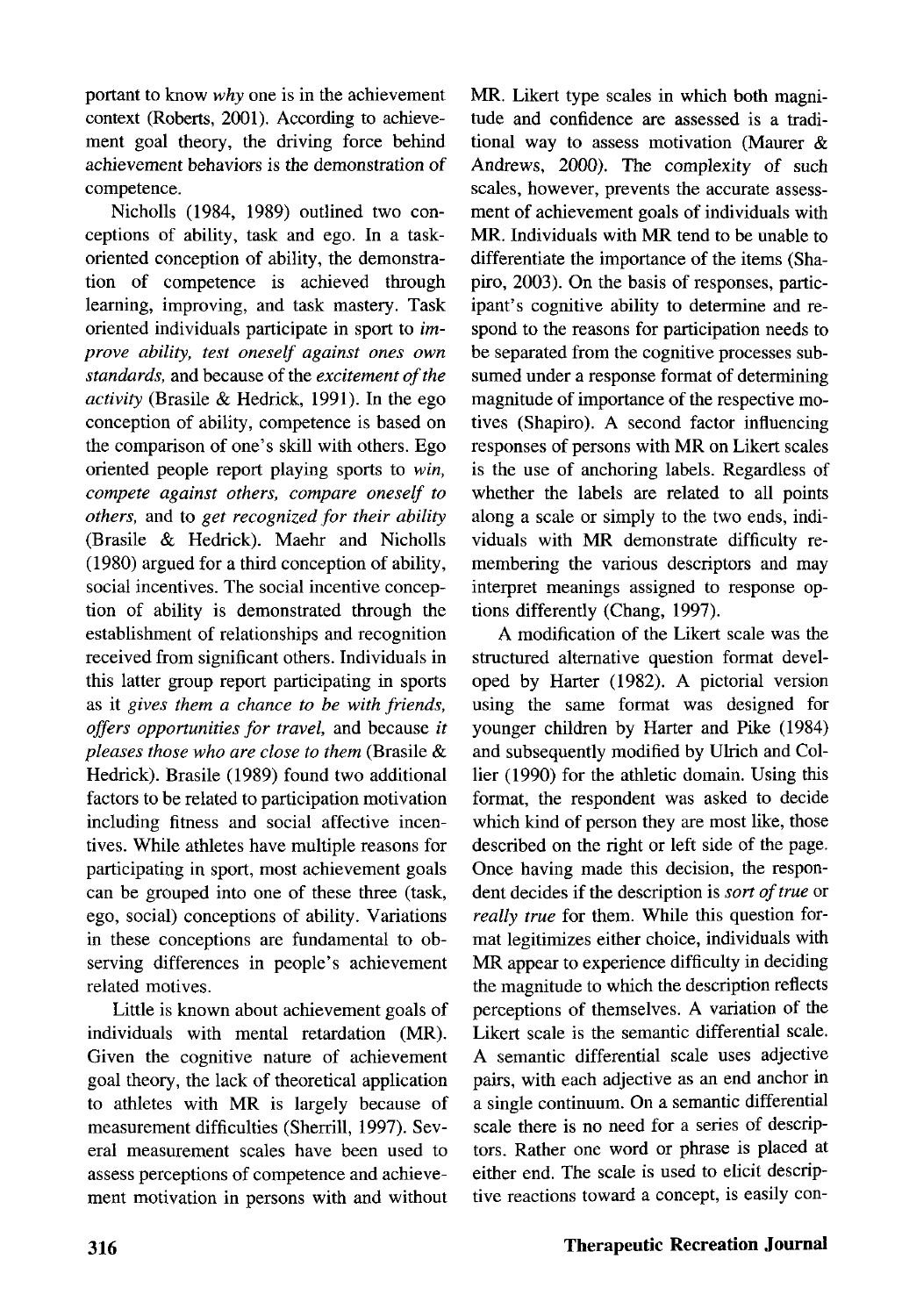structed and can be completed quickly (Mc-Millan & Schumacher, 1997). This format presents an appealing option to evaluate responses of persons with MR on a variety of topics such as responses of students towards school, affect, and sport participation motivation.

Several alternative options to the Likert and structured alternative format have been examined. These include the visual analogue scale, varied shapes, and happy faces formats. It was believed that illustrations facilitated understanding of question content and reduced demands on expressive verbal abilities by allowing nonverbal responding (i.e., pointing to a picture) (Sigelman & Budd, 1986). However, pictures did not reduce the tendency toward acquiescence, defined as the tendency to respond affirmatively to questions regardless of their content (Sigelman, Budd, Spanhel, & Schoenrock, 1981). Similarly, instruments requiring yes or no responses were found to be weak because individuals with MR acquiesce for the last option in either/or and multiple choice questions and tended to respond with a yes in yes/no questions (Sigelman & Budd; Sigelman et al.). Acquiescence was most influential when the question was not understood, or possibly when the correct answer was unknown or not very accessible, or when the questions were worded so that the yes response indicated participation or appropriate actions (Sigelman et al.). Acquiescence not only can distort impressions of a group drawn from interview data but also may obscure the relationships between topics of inquiry (Sigelman et al.).

The issue of assessment is paramount. If measurement instruments are not sensitive to the self-evaluations of individuals with MR, questions involving perceptions of competence and motivation for sport participation cannot be meaningfully addressed (Silon & Harter, 1985). To assess sport participation motives of athletes with MR, sport psychology researchers need to develop instruments that are developmentally appropriate for persons with MR. Identifying athletes' achievement goals for sport participation provides valuable information about the opportunities and outcomes sought from sport. Such information can be used by sport personnel in structuring athletic environments to provide participants with maximally rewarding experiences (Passer, 1982). There are currently no instruments assessing achievement goals among individuals with MR in sport settings. The purpose of this study was to describe the development of the Sport Motivation Questionnaire (SMQ) for people with MR and to establish validity and reliability of the SMQ.

#### Method

#### Defining Content Relevance

Content relevance refers to the degree to which the content contained within the survey (i.e., the individual questions) represents the primary construct for which the items were designed to measure (Dunn, Bouffard, & Rogers, 1999; Yun & Ulrich, 2002). Each of Crocker and Algina's (1986) four steps to providing content related evidence (defining the domain of interest, selecting a panel of judges, having the judges evaluate the instrument based on specific criteria, and summarizing the information and/or selecting appropriate items) was followed in this investigation. Achievement goals for sport participation was defined as the reasons/motives athletes with MR participate in Special Olympics sports programs. Literature in youth and adult sport, disability sport, physical education, and special education was reviewed to generate reasons for sport participation. Individual reasons were selected if they (a) were included on previously established instruments in youth, adult, and/or disability sport participation surveys, (b) reflected the uniqueness of Special Olympics and/or could be observed in Special Olympics sports programs, and (c) were appropriate for younger and older adults with MR. This resulted in the selection of 34 reasons or motives for participation in Special Olympics traditional sports programs.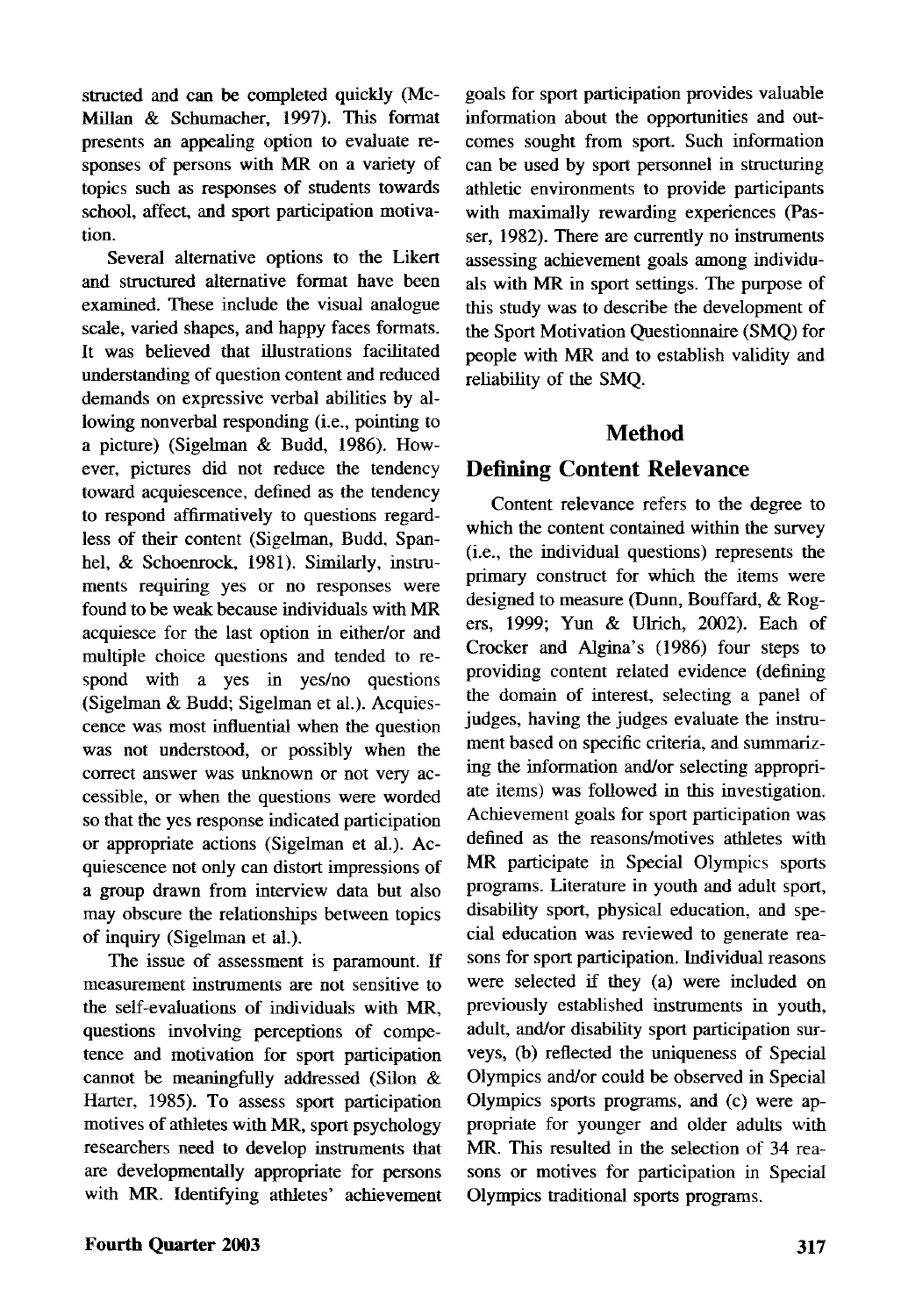#### Composition of Panel of Expert Judges

Yun and Ulrich (2002) pointed out the importance of understanding the make-up of the experts evaluating the instrument to better appreciate the content selected. For the present study, a panel of experts reflecting different aspects of the disability sport movement was selected to evaluate the SMQ. The following judges were selected in accordance with the recommendation by Yun and Ulrich (2002) and Dunn and colleagues (1999) to include a diverse group of individuals. Judges included coaches ( $n = 2$ ), parents ( $n = 1$ ), administrators  $(n = 1)$ , university professors involved with disability sport  $(n = 2)$  and university professors in special education with expertise in working with persons with MR  $(n = 2)$ . The coach had 20 years of experience coaching Special Olympics. The parent had children in Special Olympics for a minimum of 10 years, and the administrator worked in program development at the state Special Olympics office. One university professor involved with disability sport had a Masters degree and was a certified therapeutic recreation specialist. The remaining professor in disability sport and the two professors with expertise regarding persons with MR all had a Ph.D in their respective fields. Given the difficulty in finding experts who understand the entire domain of achievement motivation among persons with MR, essential content and all persons with MK, essential content areas were apriori identified (e.g., achievement motivation, individuals with MR, Special Olympics). Experts understood one or more of these areas (Yun  $\&$ Ulrich, 2002). A total of eight judges were used, three more than the recommended minimum number of 5 needed to control for chance agreement among raters (Dunn et al.).

#### Rating Scale Procedures

The content experts examined the 34 reasons by commenting on their appropriateness for Special Olympics athletes with mild mental retardation 20 years of age and older, and suggested additional motives athletes with MR may have for participating in Special Olympics traditional sports programs. Experts were asked to indicate (yes, no, uncertain) whether each reason was relevant for Special Olympics athletes, 20 years of age and older. For an uncertain or no response, experts were asked to provide an explanation. The same experts also reviewed the appropriateness of the wording of the reasons. Word appropriateness was defined as the suitability or fittingness of the wording for persons with mild or moderate MR, 20 years of age and older. The experts were asked to consider whether a person with MR would be able to understand the reason and reflect on the meaningfulness of that reason for their personal involvement in Special Olympics sports. Experts were asked to indicate on a 5-point scale anchored with *not at all appropriate wording* (1) to *extremely appropriate wording* (5), their perception of the appropriateness of the wording for athletes with MR. For items rated 3 or lower experts were asked to provide alternative phrasing.

#### Evaluating Judge's Ratings and Item Development

Based on expert feedback, two reasons from the original list of 34 were eliminated (e.g., *my teachers want me to play, like to stay in shape).* Given that participants in this study were no longer in school the reason *my teachers want me to play* no longer served as a reason for participation. *To stay in shape* was eliminated as it is similar to another question *to get in shape* and experts commented on the possible confusion between get in shape and stay in shape. Experts recommended an additional five reasons be added to the instrument (e.g., *like the clothing/uniforms, like the banquets and dances, like the coaches, the coaches like me,* and / *already know how to play)* resulting in a total of 37 reasons for participation in Special Olympics. Based on expert's ratings of word appropriateness, 21 of the 37 reasons were restated.

Several of the questionnaire formats described above (i.e., structures alternative for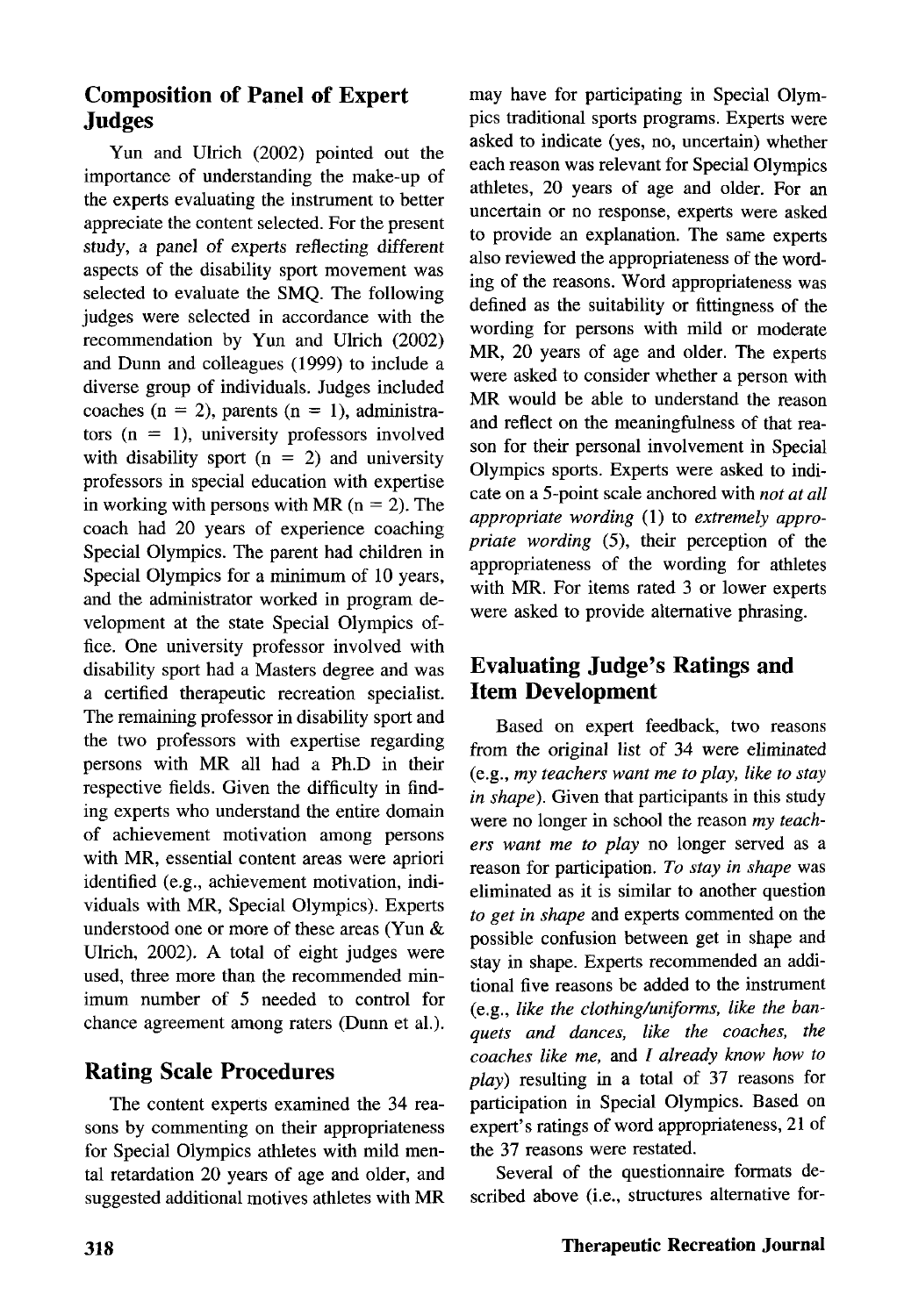mat, various size circles and starts, semantic differential scale) were pilot tested using the 37 reasons. Given the length of time it took to complete a survey of 37 items and the corresponding attention span of athletes, the total number of items was reduced to 14. The 14 items were selected in accordance with the recommendation of Brasile, Kleiber, and Harnisch (1991) that using the strongest motives is the most beneficial and economical approach. The 14 reasons selected represented the seven most and seven least important reasons for participation in sport based on previous research findings on sport motives in youth, adult, and disabled sport (Brasile & Hendrick. 1991; Brasile et al.; Gill, Gross, & Huddleston. 1983; Gould, Feltz, Horn & Weiss. 1982; Klint & Weiss, 1987; Yarwasky & Furst, 1996). Of these 14 motives, four had word appropriateness ratings below three out of four and were reworded. A total of four items had ratings of 3.2-3.8 with five items having ratings of 3.8 and higher.

#### **Participants**

The *Sport Motivation Questionnaire {SMQ)* was administered to 147 athletes with MR between 21 and 70 years of age. A total of 80 men (M age = 34.19 years, SD = 10.38) and 67 women (M age  $= 32.82$  years, SD  $=$ 10.76) participated. Athletes were recruited from nine Special Olympic Sports including basketball ( $N = 36$ ), bowling ( $N = 51$ ), floor hockey ( $N = 7$ ), gymnastics ( $N = 11$ ), power lifting ( $N = 11$ ), table tennis ( $N = 3$ ), tennis  $(N = 15)$ , track and field  $(N = 2)$ , and volleyball  $(N = 11)$ . Eligibility to engage in Special Olympics is based on a formal assessment by an agency indicating that the athlete has one of the following conditions: (a) mental retardation, (b) cognitive delays, or (b) significant learning or vocational problems due to cognitive delay that require or have required specially-designed instruction (Special Olympics, n.d.). All athletes in the present study were involved in Special Olympics traditional sports programs in a southeastern state. Ath-

**Fourth Quarter 2003 319**

letes and/or their parents reported amount of time involved in Special Olympics sports programs ranged from a minimum of 2 years up to 25 years. A total of 30 athletes (male  $= 12$ , female  $= 18$ ) were identified as having Down's syndrome. Five athletes had additional disabilities including cerebral palsy  $(N = 4)$  and hearing impairments  $(N = 1)$ . Given that Special Olympics sports programs apply to all Special Olympics adiletes including people with multiple disabilities, the inclusion of these latter athletes has the potential to enhance generalizability of the results. A total of 75% of the males and 85% of the females were Caucasian, while 23% of the males and 14% of the females were African American. Participants were recruited from group homes, sheltered workshops, and county recreation departments.

#### Instrument

*Sport Motivation Questionnaire (SMQ). As* described in the item development section, the SMQ was developed by the primary investigator as a 14 item semantic differential scale. Using this format, motives were paired. Each reason was paired with every other reason so that each reason was presented 13 times throughout the questionnaire (e.g.. motives 1 and 2, motives 1 and 3. motives 1 and 4, motives 2 and 3, motives 2 and 4, etc...) for a total of 92 matches. The primary investigator read each set of paired motives aloud to each participant individually. The stem for each question was *"Do you play sports in Special Olympics to* .. . *or to* ... . A sample question would be as follows. *Do you play sports in Special Olympics to win ribbons or medals or to have fun?.* The next pair of motives may read *Do you play sports in Special Olympics to be with friends or to travel?.* For each pair of reasons participants marked the one most important to them. Presentation of the matched motives was randomized to limit any potential order effect. In addition, to improve validity, the sequence of the motives was changed such that each motive was presented both first and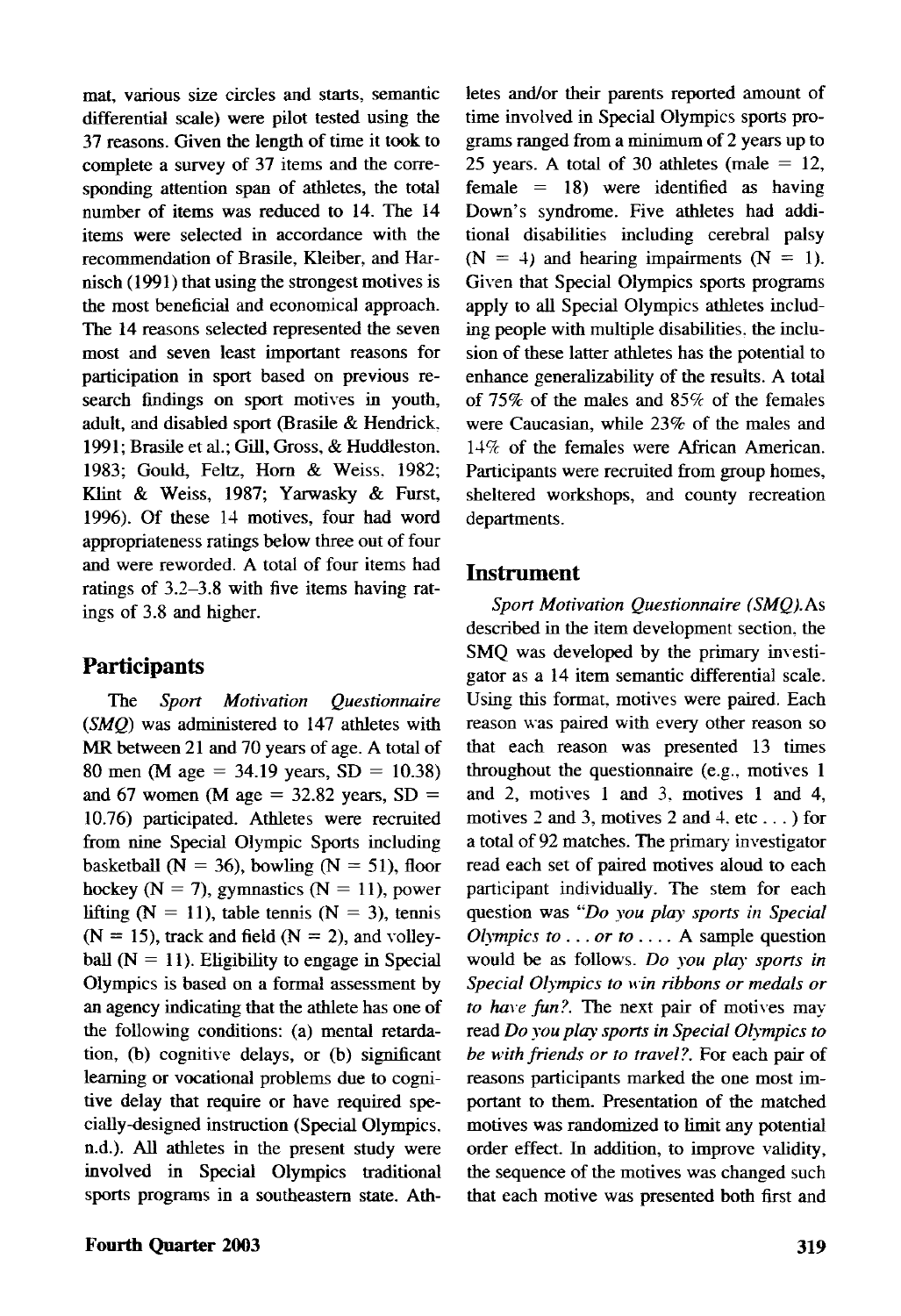second in its match reducing the tendency of participants to choose the last alternative presented and allowing the interviewer to determine if athletes had a response bias based on the positioning of the option (Dattilo, Hoge, & Malley, 1996). Following administration of the SMQ, the number of times out of 14 each reason was marked by each participant was summed. The larger the number the more that participant felt the reason was important to him/her. Conversely, the lower the number, the less important that reason was to the participant's involvement in Special Olympics.

#### Data Collection Procedures

Permission was attained from the state Special Olympics office to conduct the present investigation. The state office assisted in the identification of Special Olympics coaches from across the state. Coaches were contacted, provided with an explanation of the nature of the study, and asked permission to attend their training sessions to interview athletes. A consent form was signed by all willing participants. The interviewer began the interview by spending a few minutes conversing with the athlete to establish a positive rapport (Dattilo et al., 1996). The interviewer told athletes there were not right or wrong answers, encouraged them to be honest and reassured them their responses would be confidential. The primary investigator placed the questions in front of the athlete and read each pair of motives out loud. Once an answer was given the interviewer asked participants to put a check or an "X" next to the motive. Athletes were interviewed individually in a quiet room away from their coach and teammates. Completion of the SMQ took approximately 20 minutes. At the completion of the interview, the interviewer thanked the athlete for participating, complimented them on their ability to share their thoughts and walked them back to where their team was practicing.

A total of 54 athletes were randomly selected to complete the questionnaire a second time to establish test-retest reliability. The number of practice sessions attended by the primary investigator ranged from one to six depending on the number of athletes on a given team who completed the questionnaire and/or on the number of persons per team who completed the questionnaire a second time.

#### Data Analysis

Responses to the SMQ were calculated using mean ratings for each of the 14 items. Exploratory principle component factor analysis with varimax rotation was used to determine the grouping of the individual items. The SAS program for Windows was used for this calculation. Cronbach's alpha was used to determine the degree to which the items in the respective categories were related. Test-retest reliability was estimated by intraclass correlation using a two-way ANOVA using SAS for Windows.

#### **Results**

### Validity Evidence

Content relevance was established by determining whether the instrument included items that were representative of reasons for sport participation by athletes with MR. The literature review, instrument review, and use of a panel of experts (Missiuna, 1998) was described in an earlier section. The SMQ does not purport to measure all possible motives athletes with MR may have for participating in Special Olympics sports. Rather, the SMQ is intended to measure the most important reasons for sport participation identified in the youth, adult and disability sport literature (Missiuna).

An issue similar to but not identical to content validity is face validity. Face validity relates to the general appearance of the survey (Crocker & Algina, 1986). Messick (1993) suggested that establishing face validity should not be completely abandoned. Face validity was critical to establish when working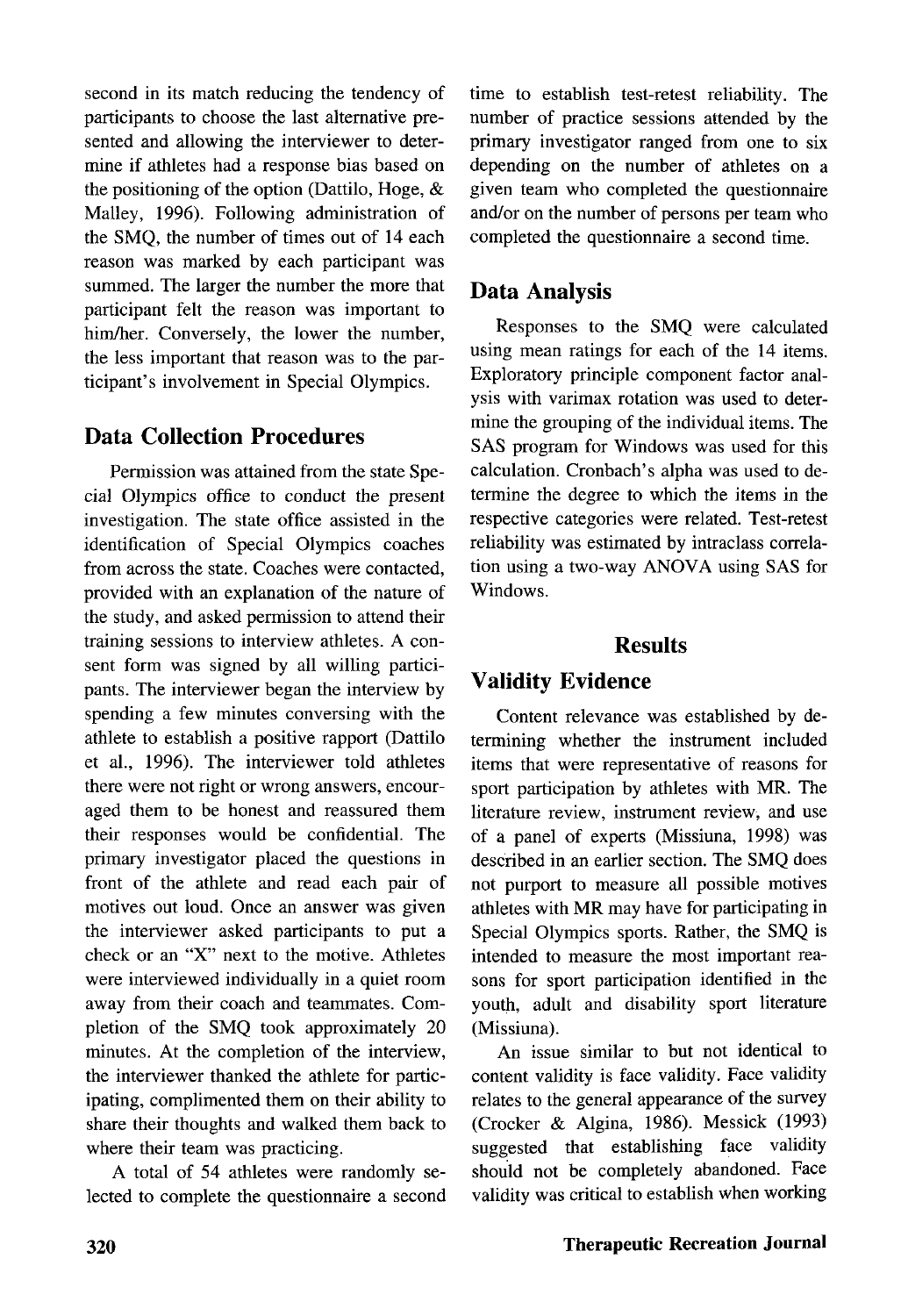with persons with MR as it affected participant's cooperation, motivation, as well as possible public acceptance of the results (Messick; Yun & Ulrich, 2002). Additionally, face validity may motivate participants to provide truthful responses as the test appears to measure a meaningful construct (Crocker & Algina). The methods used to develop a survey that was developmentally appropriate for athletes with MR were a challenge. The strategy of using a semantic differential format posed no problems with its administration. Respondents appeared to have no difficulty understanding or responding to items with individual differences being observed.

Construct validity is the collection of empirical evidence to support the existence of the theoretical construct underlying the measurement and the resulting inferences (Burton & Miller, 1998). Principle component factor analysis with varimax rotation yielded five factors accounting for  $61\%$  of the total variance. Generally, the individual items were grouped together in logical factor patterns. Factor 1 included items representing task oriented motives. Specific reasons on this factor included to improve skills, to feel relaxed, and to win ribbons and medals. Factor 2 included items related to social integration (fun, travel, be popular, try something hard, parents and friends want me to play). To get exercise was the sole reason for Factor 3 labeled fitness. Items loading on factor 4 related to team orientation (do something I'm good at, play with others, feel important). Social affective motives dominated Factor 5 (to smile and laugh and get out of the house). Factor loadings across all five factors ranged from .43 to .87 (see Table 1). All items loaded on their respective factor with no items loading on more than one factor suggesting that each item on the common factor measures the same construct. Additionally, the number of factors identified is congruent with the theoretical rationale of achievement motivation theory. Together the factor pattern and its theoretical congruence provide evidence of construct validity (Messick, 1993; Yun & Ulrich, 2002).

#### **Table 1. Factor Analysis Results**

| <b>Motives</b>                       | Factor<br>Weights |
|--------------------------------------|-------------------|
| Factor 1: Task-oriented motives      |                   |
| To improve my skills                 | .60               |
| To do things that make me feel       |                   |
| relaxed                              | .75               |
| To win ribbons and medals            | .68               |
| Factor 2: Social Integration motives |                   |
| Parents and friends want me to       |                   |
| play                                 | .65               |
| To have fun                          | .64               |
| To be popular                        | .47               |
| To go to new and different           |                   |
| places                               | .61               |
| To try something hard to do          | .67               |
| Factor 3: Fitness oriented motive    |                   |
| To get exercise                      | .77               |
| Factor 4: Team orientation motives   |                   |
| To do something I'm good at          | .68               |
| To play with other people on my      |                   |
| team                                 | .77               |
| To feel like an important person     | 43                |
| Factor 5: Social affective motives   |                   |
| To get out of the house              | .44               |
| To smile and laugh                   | .88               |

#### Reliability Evidence

To examine the internal consistency of the SMQ, Cronbach's alpha reliability coefficients were calculated. Cronbach's alpha for factors 1, 2, 4 and 5 were .80, .98, .50, and .64 respectively. Given that Factor 3 had only one item, its internal consistency could not be determined.

Test-retest reliability of the SMQ was estimated from testing 54 athletes (male  $= 21$ , female  $= 33$ ) two times within a 3-week period. Athletes completed the second questionnaire in the same sport in which the first survey was completed. Results indicated agreement between responses on the first and second interview sessions for each item indi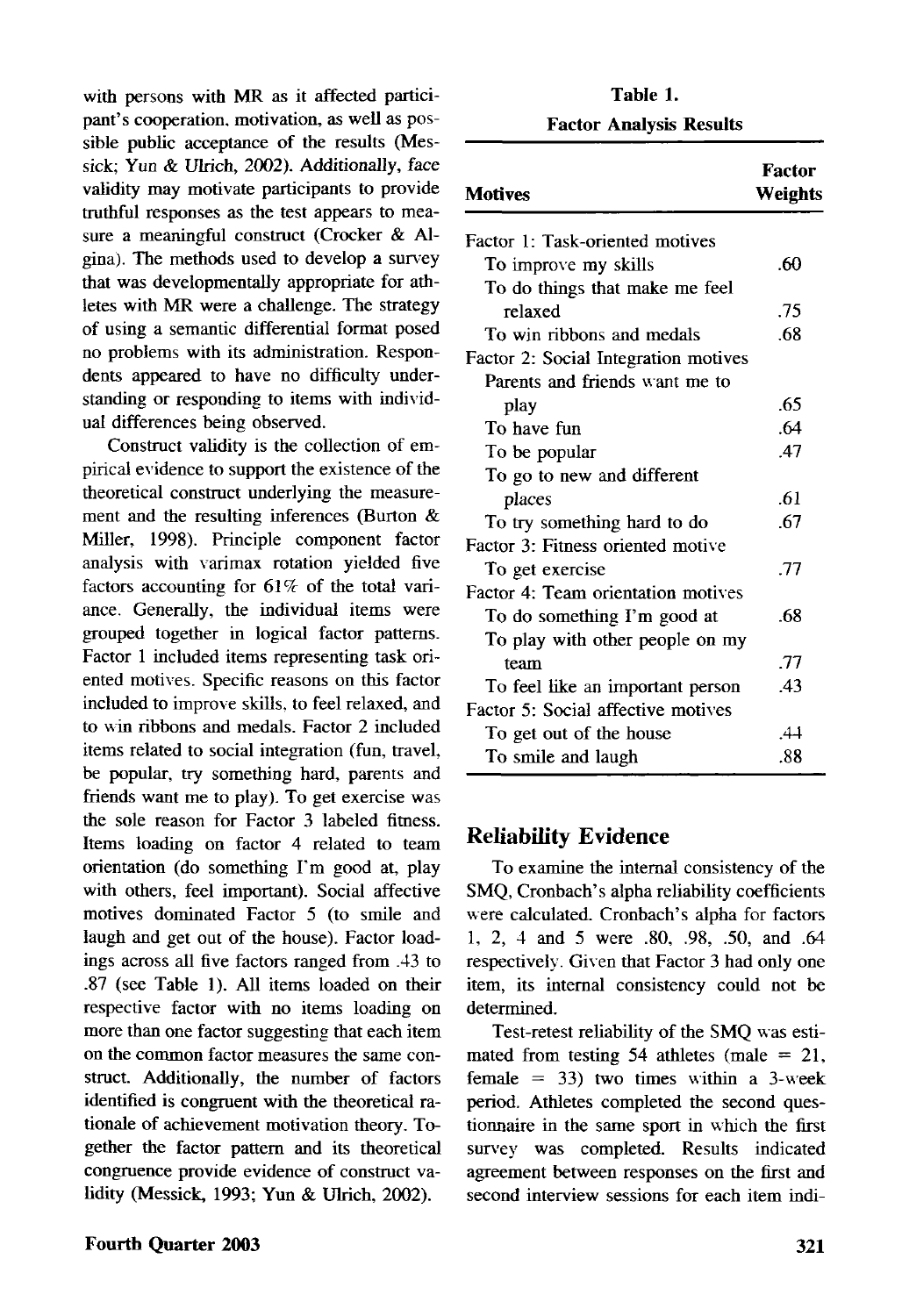vidually, for each factor, and for the total test. Intraclass correlation coefficients for each item ranged from .52 to .90. Test retest for the total battery was .96. Correlations for factors 1, 2,4, and 5 were .65, .53, .51, and .69 respectively.

#### **Discussion**

Few people with MR have the reading or writing skills necessary to complete a research questionnaire. Many persons with MR, however, have the communication skills needed to answer appropriately stated interview questions (Dattilo et al., 1996). Professionals working with persons with MR are increasingly seeking the opinions of persons with MR giving them opportunity to speak for themselves in a meaningful way (Sigelman et al., 1981). The procedures used in this paper illustrate techniques to increase confidence in the validity and reliability of responses from participants with MR for self-evaluation instruments.

The objective of any modified test is to eliminate, as much as possible, sources of difficulty that are irrelevant to the construct being measured (Geisinger, 1994). Such modifications may differ in substantive ways that have clear psychometric implications (Geisinger). It is critical that researchers attempt to perform validation studies whenever a test is modified or extended to a new modality. The more different the version from the traditional format the greater the need for revalidation (Geisinger). With this in mind the present investigation was conducted to describe the development of the SMQ and establish validity and reliability.

Validity is an integrated evaluative judgment of the degree to which empirical evidence and theoretical rationales support the adequacy and appropriateness of inferences based on test scores (Messick, 1989, 1995). Scores are a function not only of the items but also of the persons responding and the context of the assessment. What needs to be valid is the meaning or interpretation of the scores as well as any implications for action associated with score interpretation (Messick, 1989, 1995).

The clarity with which items in the present investigation loaded on dimensions or categories operationally defined in accordance with achievement goal theory (task, ego, social orientations) reduces any possible impact of interviewer bias, enabling the researchers to corroborate the existence of multiple motives for sport participation among athletes with MR. The youth sport and disabled sport literature highlights task orientation motives including *to improve ability, test self against ones own standards, perform skills of the activity,* and *like the challenge the activity provides* (Brasile & Hedrick, 1991; Brasile et al., 1991; Gill et al., 1981; Klint & Weiss, 1986; Ryckman & Hamel, 1993). The grouping of motives on the task orientation dimension was similar for athletes with MR, youth sport athletes, and athletes with physical disabilities with one exception. In the present investigation *to win ribbons and medals* loaded as a task oriented motive. This differs from the literature in that winning generally is aligned with ego-oriented motives such as *getting recognition, competing against others,* and *winning.* Given this discrepancy, it is important to consider the sport context. In Special Olympics state and national competitions all athletes who participate win a ribbon or a medal. For Special Olympics athletes winning ribbons and medals likely represents a task orientation in which coaches and athletes perceive an emphasis on the accomplishment of personally relevant goals, effort, and improvement rather than on winning and success (Shapiro, 2003). This willing and success (shapno,  $2003$ ). This  $\mu$ experience success (i.e., win  $\mu$ <sup>2</sup>) experience success (i.e., win ribbons and medals) regardless of their relative skill and abili-<br>ties.

The grouping of motives on the social integrative dimension for Special Olympics athletes with MR is consistent with that reported in the literature for athletes with physical disabilities (Brasile & Hedrick, 1991; Brasile et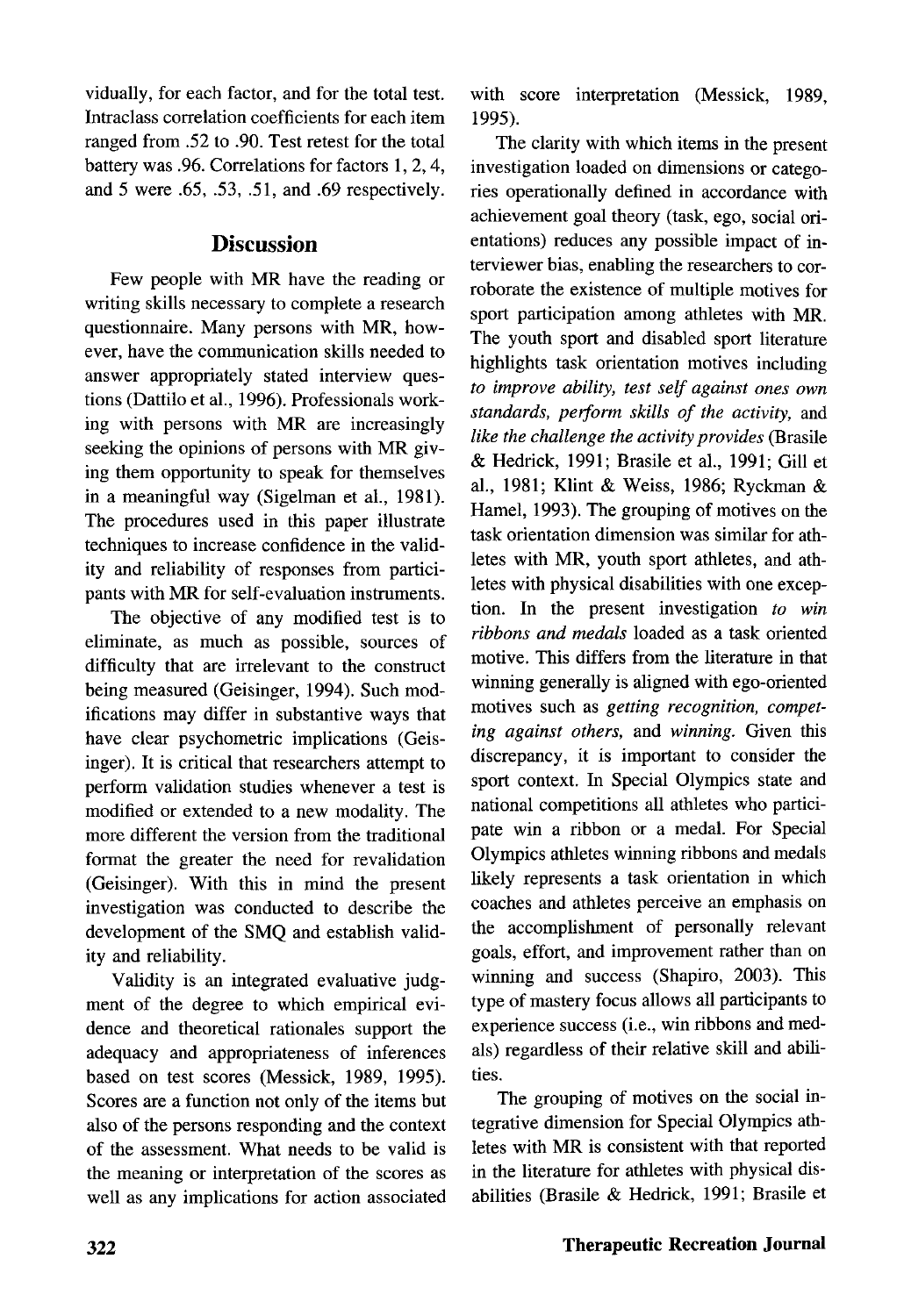al., 1991). Examples of social integrative motives from the literature that were consistent with those of athletes with MR include *pleasing parents and friends, offers opportunity to travel,* and *opportunity to make new friends* reflecting the notion of popularity. Motives on the social affective dimension articulated in the literature include relaxation, release of frustration and enjoyment (Brasile & Hedrick; Brasile et al.). With the rewording of *to release frustration* to *smile and laugh* in the present investigation, the grouping of social affective motives for Special Olympics athletes was consistent with the literature.

Lastly, motives on the team orientation factor are described in sport literature to include *like the team spirit, like being on a team,* and *like the teamwork* (Ryckman & Hamel, 1993). Special Olympics athletes also reflected on their desire to play with people on their team and on how such participation makes them feel important. Overall, observed factor patterns of motives for sport participation among Special Olympics athletes are valid given the consistency with the philosophy and actions of Special Olympics and achievement motivation theory.

With regard to reliability of the SMQ, internal consistency for all scales ranged from good to very good (Missiuna, 1998). The overall high correlations between responses on the two testing sessions provides support for the ability of athletes with MR to consistently describe their reasons for participating in Special Olympics sport programs (Dattilo et al., 1996).

#### Directions for Future Research

Given the heterogeneity of persons with MR, it is critical that research methodologies continue to focus on ways to increase the generalizability of results. Results of the present investigation are generalizable to the sport participation motives of other Special Olympics athletes due to the diversity of participants (e.g., age, race, gender, sport) interviewed (Shapiro, 2003). The current version of the SMQ should be considered a preliminary

step in the development of a participation motivation measure for athletes with MR. Although the initial information obtained with the questionnaire is encouraging, considerable psychometric work is needed before items or factors identified in the present study and/or additional items/factors can be accepted as reliable, valid and comprehensive as a measure of participation motivation of Special Olympics athletes with MR. One possible step in modifying the questionnaire is to balance the number of items associated with the different factors and to make sure all items within a factor are logically related. Other strategies to increase validity of score interpretations include (a) accompanying questions with pictures, (b) using closed and open-ended questions, (c) building in checks for response bias, and (d) supplementing participant interviews with those of coaches and parents (Dattilo et al., 1996). The precision and accuracy of results obtained from instruments using a combination of approaches can increase the ability to develop sport programs that address the reasons athletes have for participation. Lastly, to further establish construct validity of the SMQ researchers should investigate the extent to which the SMQ's factors relate to other measures of achievement motivation such as actual competence, perceived importance, and perceived value of the sport. In this way the meaning of the motives identified in the meaning or the motives numerical in the present investigation can be substantiated through examining their degree of empirical<br>relationships.

#### References

Brasile, F. (1989). Participation motivation among wheelchair athletes. *Dissertation Abstracts International,* (University Microfilms No. 8823084).

Brasile, F. M., & Hedrick, B. N. (Summer, 1991). A comparison of participation incentives between adult and youth wheelchair basketball players. *Palaestra,* 40—46.

Brasile, F. M., Kleiber, D. A., & Harnisch, D. (1991). Analysis of participation incentives among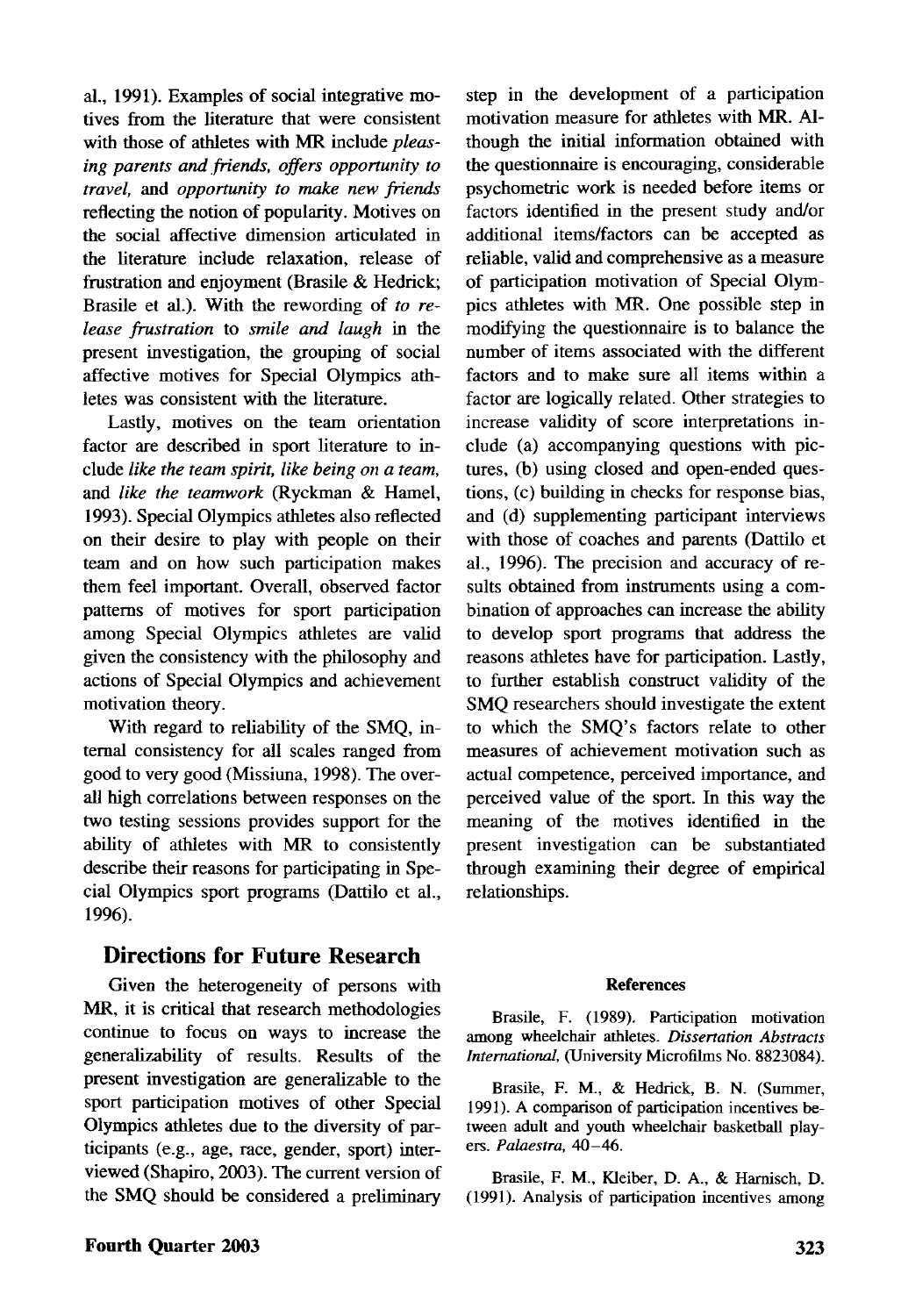athletes with and without disabilities. *Therapeutic Recreation Journal, 25,* 18-33.

Burton, A. W., & Miller, A. (1998). *Movement skill assessment.* Champaign, IL: Human Kinetics.

Chang, L. (1997). Dependability of anchoring labels of likert-type scales. *Educational and Psychological Measurement, 75,* 800-807.

Crocker, L., & Algina, J. (1986). *Introduction to classical and modern test theory.* Orlando, FL: Harcourt Brace Jovanovich College Publishers.

Dattilo, J., Hoge, G., & Malley, S. M. (1996). Interviewing people with mental retardation: Validity and reliability strategies. *Therapeutic Recreation Journal, 30,* 163-178.

Dunn, J. G. H., Bouffard, M., & Rogers, W. T. (1999). Assessing item content-relevance in sport psychology scale construction research: Issues and recommendations. *Measurement in Physical Education and Exercise Science, 3,* 15-36.

Geisinger, K. F. (1994). Psychometric issues in testing students with disabilities. *Applied Measurement in Education,* 7, 121-140.

Gill, D. L., Gross, J. B., & Huddleston, S. (1983). Participation motivation in youth sports. *International Journal of Sport Psychology, 14,* 1-14.

Gould, D., Feltz, D., Horn, T., & Weiss, M. (1982). Reasons for attrition in competitive youth swimming. *Journal of Sport Behavior, 3,* 155-165.

Harter, S. (1982). The perceived competence scale for children. *Child Development, 53,* 87-97.

Harter, S., & Pike, R. (1984). The pictorial scale of perceived competence and social acceptance for young children. *Child Development, 55,* 1967-1982.

Klint, K. A., & Weiss, M. R. (1986). Dropping in and dropping out: Participation motives of current and former youth gymnasts. *Canadian Journal of Applied Sport Sciences, 2,* 106-114.

Klint, K. A., & Weiss, M. R. (1987). Perceived competence and motives for participating in youth sports: A test of Harter's competence motivation theory. *Journal of Sport Psychology, 9,* 55-65.

Maehr, M. L., & Nicholls, J. G. (1980). Culture and achievement motivation: A second look. In N. Warren (Ed.), *Studies in cross-cultural psychology* (pp. 221-267). New York: Academic Press.

Maurer, T. J., & Andrews, K. D. (2000). Traditional likert and simplified measures of self-efficacy. *Educational and Psychological Measurement, 60,* 965-973.

McMillan, J. H., & Schumacher, S. (1997). *Research in education: A conceptual introduction* (4th Ed). New York: Longman.

Messick, S. (1989). Meaning and values in test validation: The science and ethics of assessment. *Educational Researcher, 18,* 5—11.

Messick, S. (1993). Validity. In R. L. Lin (Ed.), Educational measurement (3<sup>rd</sup> ed.) (pp. 13-103). Phoenix, AZ: The Oryx Press.

Messick, S. (1995). Validity of psychological assessment: Validation of inferences from persons' responses and performances as scientific inquiry into score meaning. *American Psychologist, 50,* 741- 749.

Missiuna, C. (1998). Development of all about me a scale that measures children's perceived motor competence. *The Occupational Therapy Journal of Research, 18,* 85-108.

Nicholls, J. G. (1984). Achievement motivation: Conceptions of ability, subjective experience, task choice, and performance. *Psychological Review, 91,* 328-346.

Nicholls, J. G. (1989). *The competitive ethos and democratic education.* Cambridge, MA: Harvard University Press.

Passer, M. W. (1982). Children in sport: Participation motives and psychological stress. *Quest, 33,* 231-244.

Roberts, G. C. (2001). *Advances in motivation in sport and exercise.* Champaign, IL: Human Kinetics.

Ryckman, R. M., & Hamel, J. (1993). Perceived physical ability differences in the sport participation motives of young athletes. *International Journal of Sport Psychology, 24,* 270-283.

Sigelman, C. K., & Budd, E. C. (March, 1986). Pictures as an aid in questioning mentally retarded persons. *Rehabilitation Counseling Bulletin,* 173— 181.

Sigelman, C. K., Budd, E. C, Spanhel, C. L., & Schoenrock, C. J. (1981). When in doubt say yes: Acquiescence in interviews with mentally retarded persons. *Mental Retardation, 19,* 53-58.

Shapiro, D. R. (2003). Participation motivation of Special Olympics athletes. *Adapted Physical Activity Quarterly, 20,* 151-161.

Sherrill, C. (1997). Disability, identity, and involvement in sport and exercise. In K. R. Fox (Ed.), *The physical self* (pp. 257-286). Champaign, IL: Human Kinetics.